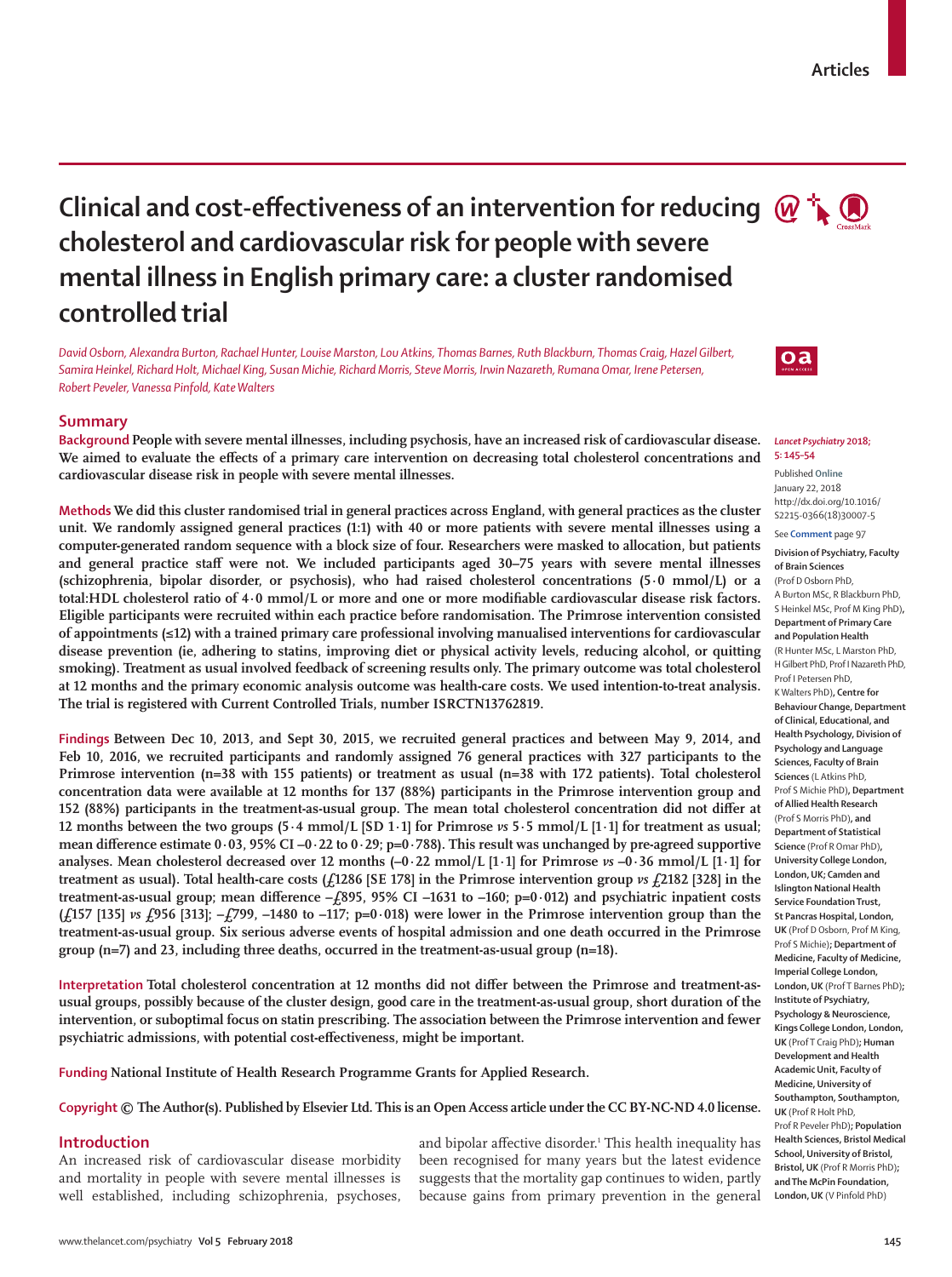Correspondence to: Prof David Osborn, Division of Psychiatry, Faculty of Brain Sciences, University College London, London W1T 7NF, UK **d.osborn@ucl.ac.uk**

#### **Research in context**

## **Evidence before this study**

People with severe mental illnesses have an increased risk of morbidity and mortality from cardiovascular disease compared with the general population. We searched for randomised controlled trials of interventions to reduce cardiovascular disease risk in people with severe mental illnesses published in English. On May 19, 2014, we searched the Cochrane Library for existing systematic reviews and the Cochrane Depression, Anxiety and Neurosis, and Cochrane Schizophrenia Group Trial Registers for additional randomised controlled trials from January, 1966, using the search terms: (schizophrenia OR severe mental illness OR bipolar OR mania OR manic OR hypomani OR psychos OR psychotic OR postpsychotic OR post psychotic OR rapid cycling OR schizoaffective) AND (physical OR cardio OR metabolic OR weight OR tobacc OR smok OR medical OR alcohol OR nutrition OR diet OR health OR diabete OR blood pressure OR hypertension OR cholesterol OR statin). 11026 papers were identified, of which 15 systematic reviews and 28 randomised controlled trials were relevant. Although some evidence existed for effectiveness for pharmacological and behavioural interventions targeting weight (metformin, topirimate, diet, and exercise) and smoking (bupropion, nicotine replacement therapy, and standardised stop smoking services), we found no evidence for interventions

population have not been observed to the same degree in people with severe mental illnesses.<sup>2,3</sup> Less evidence exists regarding which interventions effectively decrease the cardiovascular risk in people with severe mental illnesses, and few studies have taken a pragmatic or multi-risk factor approach to decreasing the cardiovascular disease risk in real-life settings. Interventions focused on single risk factors have shown some promise, including smoking cessation<sup>4</sup> and weight reduction,<sup>4,5</sup> and statins have been shown to decrease cholesterol concentrations effectively in large studies<sup>6</sup> of people with severe mental illnesses. Based on economic modelling, screening for cardiovascular disease risk in people with severe mental illnesses (with risk algorithms) and prescribing statins for those individuals with a 10-year risk of more than 10%, might be cost-effective in UK primary care.<sup>7</sup>

We developed a pragmatic intervention aimed at reducing cardiovascular disease risk factors among people with severe mental illnesses in primary care in England, using published evidence and evidence from focus groups,<sup>8</sup> and incorporating scientific behaviour change theory.9 Nurses and health-care assistants were trained to deliver the intervention and to target relevant cardiovascular disease risk factors in a collaborative way, with recommended risk reduction strategies for the participant risk profile. We selected the cluster trial design to minimise the risk of contamination of the intervention between the trial groups. Our aims were to compare the clinical effectiveness and cost-effectiveness

targeting cholesterol, hypertension, diabetes, or multiple cardiovascular disease risk factors. Most trials had small sample sizes, short length of follow-up, and were done in secondary care, which limited their generalisability to other settings.

### **Added value of this study**

To our knowledge, this is the first pragmatic cluster randomised controlled trial of a behavioural change intervention targeting multiple cardiovascular disease risk factors in people with severe mental illnesses compared with treatment as usual in primary care in England. The primary outcome of total cholesterol at the 12-month follow-up did not differ between the intervention (Primrose) and treatment-as-usual groups; however, psychiatric inpatient and total health-care costs were lower in the Primrose group and total cholesterol concentrations decreased in both groups at 12 months.

## **Implications of all the available evidence**

The decrease in admissions and costs with the Primrose intervention might be important. General practices should continue to optimise evidence-based treatments for cardiovascular disease prevention in people with severe mental illnesses with the same interventions used in the general population.

of the intervention versus treatment as usual for people with severe mental illnesses.

# **Methods**

## **Study design and participants**

We did this cluster randomised trial with general practices from across England as the unit of cluster. We included people aged 30–75 years on the Quality and Outcomes Framework register for severe mental illnesses, including schizophrenia, bipolar affective disorder, or other nonorganic psychosis, with a mean total cholesterol concentration of 5·0 mmol/L or a total:HDL cholesterol ratio of 4·0 mmol/L or more and one or more additional cardiovascular disease risk factors, including hypertension, diabetes, raised glycated haemoglobin  $(HbA<sub>i</sub>)$ ; 42–47 mmol/mol), raised body-mass index (BMI;  $>30$  kg/m<sup>2</sup>), or current smoker.<sup>10</sup> We excluded people currently under the care of acute psychiatric services, with organic psychoses or personality disorder diagnoses, with less than 6 months life expectancy, pre-existing cardiovascular disease, or who were pregnant. General practices in England were eligible to participate in the study if they had an available nurse or health-care assistant who could deliver the intervention and at least 40 patients on their practice register with severe mental illness. Data from screening, baseline assessments, and follow-up were collected in the general practices from patient questionnaires and medical records by research nurses.

The trial was delivered according to the published protocol.10 Ethics approval was obtained from the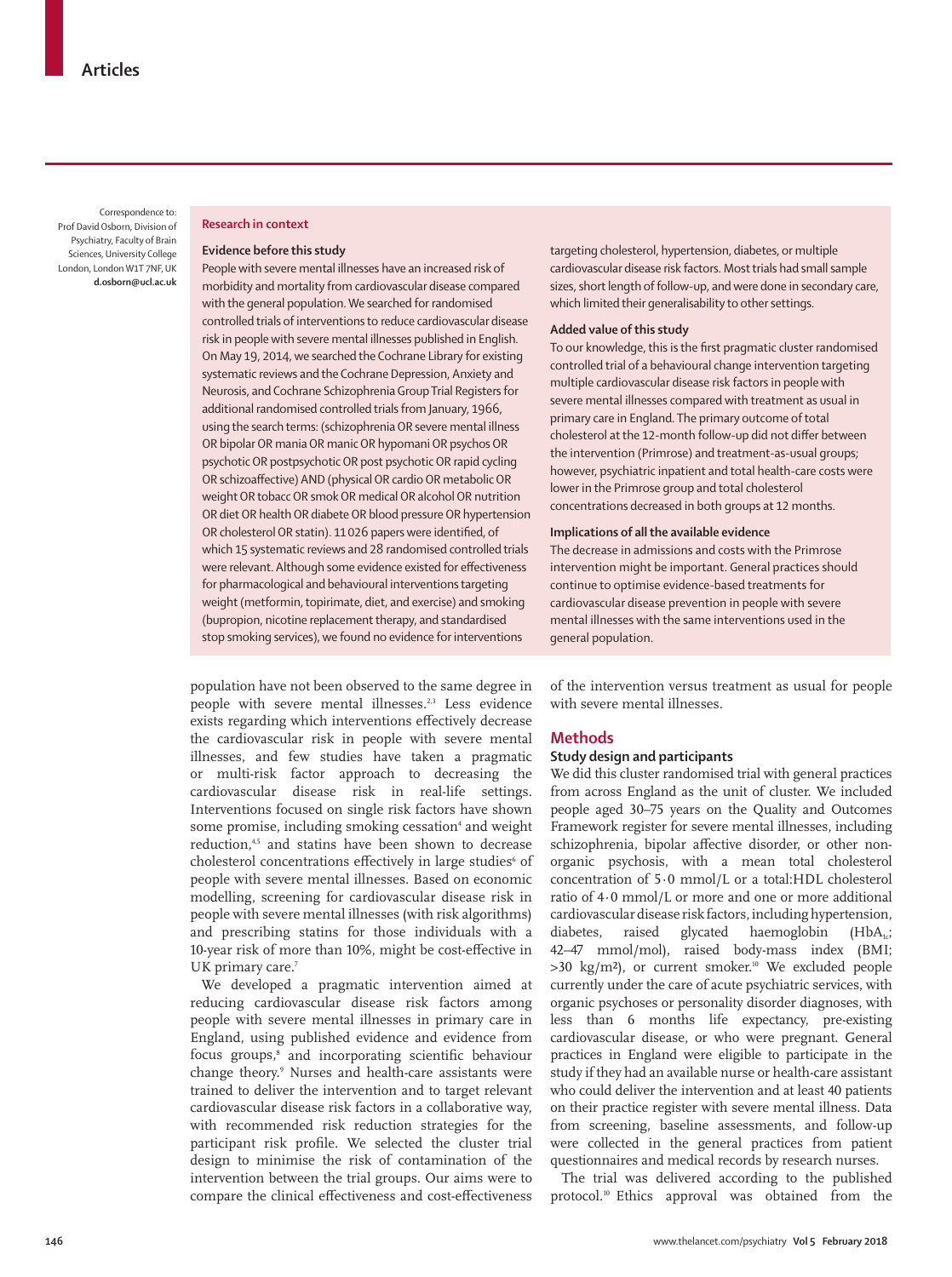City Road and Hampstead Research Ethics Committee (reference number 12/LO/1934; approval granted Jan 10, 2013). Local National Health Services approvals were obtained before the start of each recruitment wave from regional research and development departments.

## **Randomisation and masking**

We randomly assigned general practices to the Primrose intervention or treatment as usual (1:1) using a computergenerated random sequence with an undisclosed fixed block size of four to facilitate blinding. The randomisation was done by a senior statistician from the local Clinical Trials Unit (PRIMENT) who was not involved in the Primrose trial. The allocation was communicated to the practices by the Primrose trial manager.

It was not possible to mask patients or general practice staff, including nurses and health-care assistants, to the treatment allocation. However, the researchers collecting the outcome data were masked to allocation, as were the statisticians and health economists doing the analysis (the randomisation variable was kept separate from the main dataset without a label).

Eligible participants were recruited within each practice before randomisation. This process was repeated in waves of between ten and 15 practices, and randomisation was revealed at the end of each recruitment wave. Eligible participants were introduced to the study by local research nurses and gave written consent at baseline interview before being randomly allocated to treatment groups.<sup>10</sup>

# **Procedures**

The development of the Primrose intervention and its content have been described previously.8,10 In summary, the intervention was developed from what we considered the best existing published evidence regarding cardiovascular disease risk management in severe mental illnesses, expert consensus (professionals and service users), focus groups,<sup>8</sup> and updated systematic reviews. The intervention was shaped by mapping all of this evidence onto the Behaviour Change Wheel<sup>9</sup> to identify eight key behaviour change strategies that health-care professionals could use to help decrease cardiovascular disease risk in people with severe mental illnesses. These included setting a behavioural goal, involving supportive others, creating an action plan, recording progress, providing positive feedback, reviewing progress, coping with setbacks, and forming habits. These strategies were incorporated into a 2-day training package and manual for general practice nurses.

The nurses or health-care assistants were trained on two occasions to use the behaviour change strategies to set goals that would reduce the most important risk factors for each participant, in a flexible collaborative manner. The intervention involved offering participants appointments on a weekly to fortnightly basis for up to 6 months. Within the appointments, the nurse or health-care assistant and participant focused on agreeing goals to lower cardiovascular disease risk such as adhering to statins, improving diet or physical activity levels, reducing alcohol, or quitting smoking. Tools included health-care plans with goals and actions, signposting to relevant services, and initiating and continuing clinically indicated cardiovascular disease-related prescriptions including statins. Adherence was monitored and encouraged, and patients were asked if they wanted to involve supportive others (carers or professionals) to help improve engagement with goals. British Heart Foundation leaflets on keeping your heart healthy11 were given to intervention nurses or health-care assistants to distribute to participants at their first Primrose appointment.

Nurses or health-care assistants were each provided with an audio recorder and asked to record all Primrose intervention appointments with recruited patients. We used a random 20% sample of audio-taped appointments to determine the extent to which the intervention was delivered to protocol.

Nurses and health-care assistants from practices allocated to treatment as usual were not trained in the Primrose intervention. They were informed of their trial group allocation and received British Heart Foundation leaflets<sup>11</sup> to mail out to participants. The usual clinical pathways for cardiovascular disease risk factors were continued in this group.

## **Outcomes**

The primary outcome was difference in mean total cholesterol concentration for participants between groups at the 12-month follow-up. Secondary outcomes were also collected at an interim 6-month timepoint to monitor for high attrition at 12 months (appendix). Secondary outcomes at 12-month follow-up were cardiovascular disease risk scores, including QRISK and the severe mental illnesses-specific PRIMROSE cardiovascular disease risk score,<sup>12</sup> blood pressure, lipid concentrations,  $HbA_{1c}$ , BMI, and waist circumference. Behavioural measures included validated physical activity, $13$  diet<sup>14</sup> and alcohol<sup>15</sup> questionnaires, and questions on smoking status and number of cigarettes smoked. Other measures included quality of life,<sup>16</sup> wellbeing,<sup>17</sup> medication adherence (psychiatric and cardiovascular disease medications including statins),<sup>18</sup> uptake of statin medications, and satisfaction with services.<sup>19</sup> Data regarding health-care service use and medication prescriptions were collected by self-report and from medical records for the health economic analysis (appendix).10

## **Statistical analysis**

The sample size was based on a standardised mean difference of 0·4 for the primary outcome of total cholesterol concentration at 12 months, which indicated that 132 participants would be required per group with

For more on **QRISK** see http://qrisk.org

See **Online** for appendix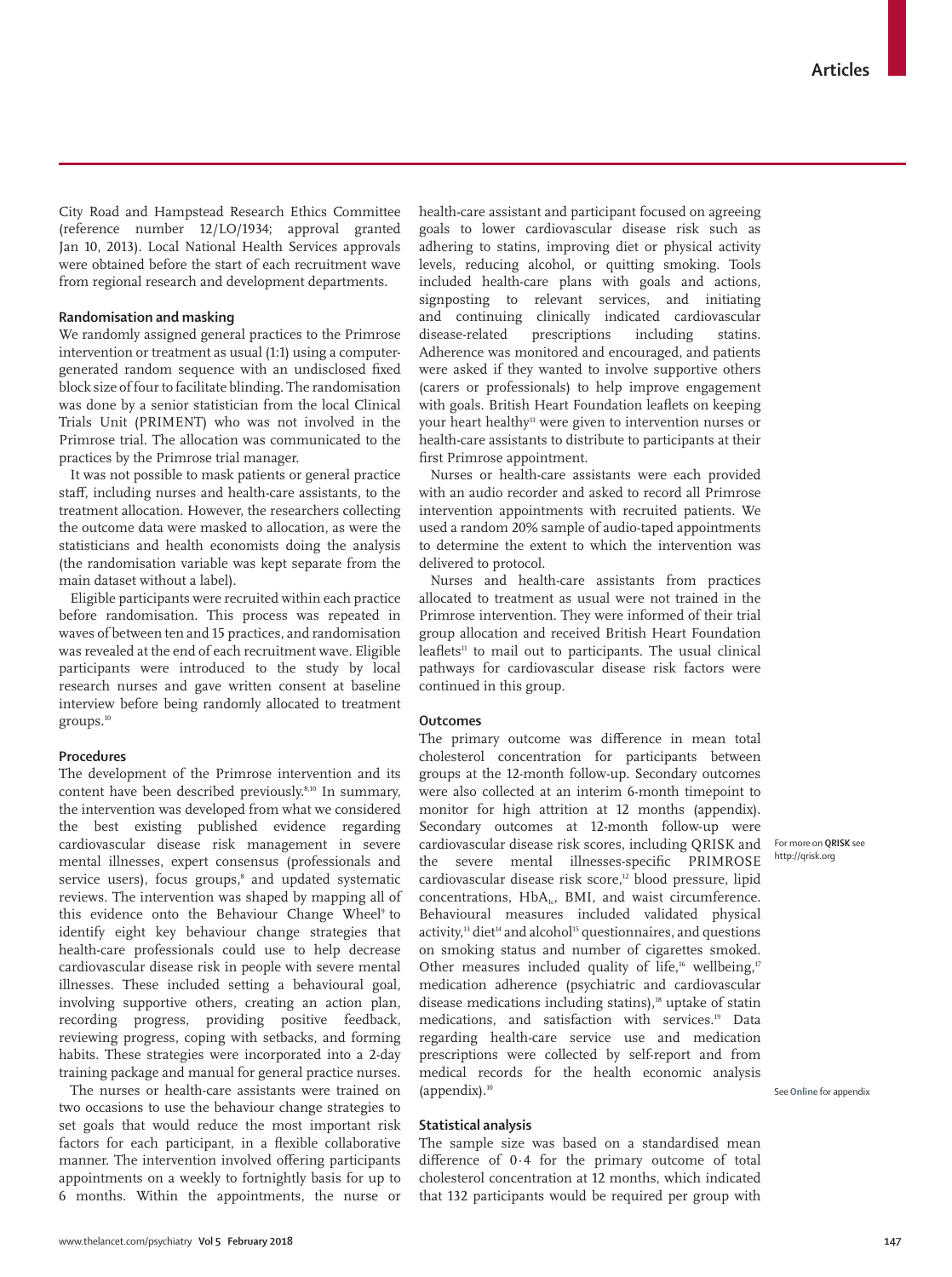

*Figure:* **Trial profile**

90% power and 5% level of significance. We inflated the sample size to account for the cluster design by assuming we would retain an average of four participants per

practice and using an intraclass correlation coefficient (ICC) of 0·02, which has been reported as average for clustering in primary care trials.<sup>20</sup> This calculation indicated that we required 140 participants per group in the analysis. Finally, we increased the target sample size to allow for a 20% loss to follow-up, requiring 350 participants.

All analyses used intention-to-treat principles (ie, those participants with outcome data were analysed in the group they were randomised to). We analysed the primary outcome of total cholesterol concentration at 12 months using random effects linear modelling to account for clustering within general practice, controlling for baseline total cholesterol concentration. We used three supportive analyses for the primary outcome. (1) We adjusted for large imbalances in baseline characteristics between randomised groups. (2) We adjusted for baseline predictors of missing data for 12-month total cholesterol. We investigated these using random effects logistic regression; variables that were statistically significant (p<0·05) were included as predictors of missing data in the supportive analysis. (3) We adjusted for the number of Primrose appointments attended. This number was set to 0 for those participants in the treatment-as-usual group. All supportive analyses also controlled for baseline total cholesterol.

We analysed continuous secondary outcomes using random effects linear modelling and smoking status (current *vs* non-current) using random effects logistic regression. We adjusted all analyses for baseline values of the outcome. We did all analyses using Stata version 14.

The primary economic analysis was from the health-care cost perspective over the duration of the trial (12 months). We calculated the incremental cost per quality-adjusted life-year (QALY) gained and the probability of cost-effectiveness for a range of values of willingness to pay for a QALY gained (appendix).

We designed and applied fidelity checklists to appointment transcripts to assess fidelity to the intervention. We generated a percentage score for each appointment by dividing the total number of intervention components delivered by the maximum number of intervention components that should have been delivered.

We had an external Trial Steering Group, as agreed by the funding body. The trial is registered with Current Controlled Trials, number ISRCTN13762819.

## **Role of the funding source**

The funder of the study had no role in study design, data collection, data analysis, data interpretation, or writing of the report. The corresponding author had full access to all the data in the study and had final responsibility for the decision to submit for publication.

# **Results**

We recruited general practices from Dec 10, 2013, to Sept 30, 2015; participant recruitment occurred between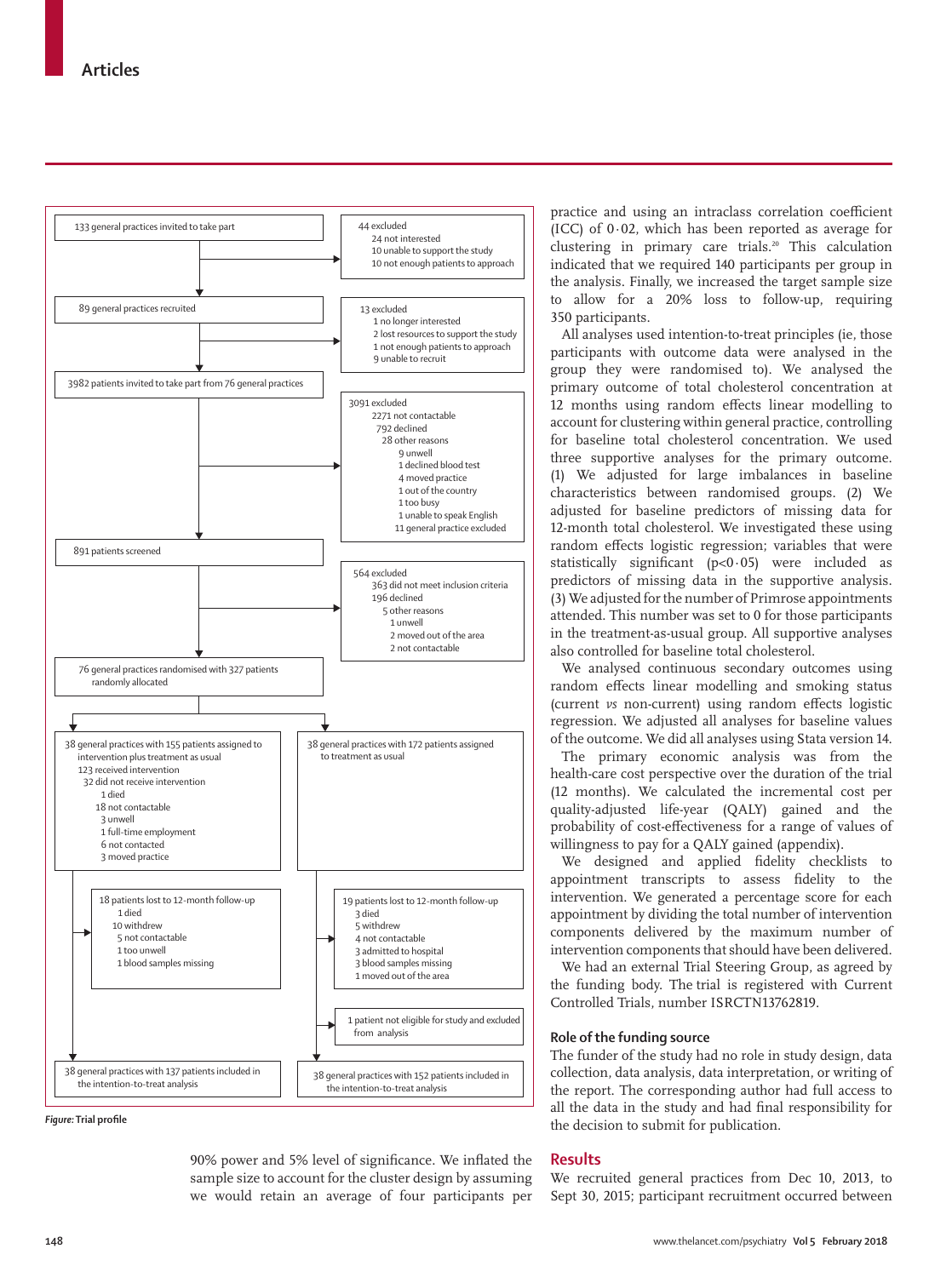May 9, 2014, and Feb 10, 2016, with 12 months' follow-up between May 6, 2015, and Feb 17, 2017. We randomly assigned 76 general practices from diverse regions across England to the Primrose intervention group (n=38 with 155 patients) or to the treatment-as-usual group (n=38 with 172 patients; figure). 41 professionals (22 health-care assistants, 18 nurses, and one general practitioner) were trained to deliver the Primrose intervention. In three of the 38 general practices, two members of staff were trained because the original staff member left the practice part way through the study.

Most baseline characteristics of participants were similar between the two groups (table 1). About half the participants had a record of bipolar disorder, roughly a third had a record of schizophrenia or schizoaffective disorder, and almost a fifth had other psychoses (table 1). About half the participants were current smokers and total cholesterol concentrations were raised (table 1). Mean BMI was above the threshold for obesity with high mean waist circumferences (table 1). Baseline characteristics of participants that appeared unbalanced between the two groups and were likely to be associated with the outcomes included having a mental health key worker, sex, living independently, being prescribed a statin or second-generation antipsychotic, and having a record of diabetes (table 1).

At the 12-month follow-up, all 76 general practices remained in the study and we analysed 137 (88%) of 155 patients in the Primrose intervention group and 152 (88%) of 172 patients in the treatment-as-usual group for the primary outcome (figure). The number of participants with 12-month follow-up data exceeded the requirements of the original sample size calculation. The primary outcome measure of total cholesterol in the two groups at 12 months did not differ at the 5% level (5·4 mmol/L [SD 1·1] in the Primrose intervention group *vs* 5·5 mmol/L [1·1] in the treatment-as-usual group; mean difference estimate 0·03, 95% CI –0·22 to 0·29; p=0·788; table 2). The mean total cholesterol decreased in both groups over the 12-month follow-up period by  $0.22 \text{ mmol/L}$  (SD 1.1) in the Primrose intervention group and by  $0.36$  mmol/L  $(1.1)$ in the treatment-as-usual group. The adjusted (for baseline total cholesterol and randomised group) ICC for the primary outcome at 12 months was  $0.07$  (95% CI  $0.02 - 0.29$ .

The results from the supportive analyses were consistent with what was observed for the primary analysis when adjusting for the baseline differences in participants (mean difference estimate 0·09, 95% CI  $-0.16$  to  $0.34$ ; p=0.47) or when adjusting for variables that predicted missing data on the primary outcome  $(0.06, -0.19$  to  $0.30$ ; p=0.65) and adjusting for number of Primrose intervention appointments attended (0·02,  $-0.31$  to  $0.36$ ; p= $0.89$ ). These predictors were being in full-time employment, having a mental health key worker, or being treated for hypertension.

Secondary clinical outcomes did not differ between the groups at 12 months (table 2). Coefficients were close to zero effect with 95% CIs spanning unity and zero (table 2). This outcome held true for the cardiovascular risk factors, including BMI, waist circumference, HDL cholesterol, total:HDL cholesterol, blood pressure, smoking, physical activity, and fibre-related or fat-related diet. Satisfaction

|                                                             | <b>Primrose intervention</b><br>$group(n=155)$ | Treatment-as-usual<br>$qroup(n=172)$ |
|-------------------------------------------------------------|------------------------------------------------|--------------------------------------|
| Sex                                                         |                                                |                                      |
| Male                                                        | 67/155 (43%)                                   | 87/171 (51%)                         |
| Female                                                      | 88/155 (57%)                                   | 84/171 (49%)                         |
| Age (years)                                                 | 51(10)                                         | 51 (10)                              |
| Ethnicity                                                   |                                                |                                      |
| White                                                       | 134/154 (87%)                                  | 155/171 (91%)                        |
| <b>Black</b>                                                | 11/154 (7%)                                    | 5/171(3%)                            |
| Asian                                                       | 5/154 (3%)                                     | 5/171(3%)                            |
| Other                                                       | 4/154(3%)                                      | 6/171 (4%)                           |
| Townsend quintile                                           |                                                |                                      |
| 1 (least deprived)                                          | 22/136 (16%)                                   | 17/119 (14%)                         |
| $\overline{2}$                                              | 7/136 (5%)                                     | 11/119 (9%)                          |
| 3                                                           | 17/136 (13%)                                   | 11/119 (9%)                          |
| 4                                                           | 30/136 (22%)                                   | 28/119 (24%)                         |
| 5 (most deprived)                                           | 60/136 (44%)                                   | 52/119 (44%)                         |
| Marital status                                              |                                                |                                      |
| Single                                                      | 66/154 (43%)                                   | 68/170 (40%)                         |
| Married or cohabiting                                       | 59/154 (38%)                                   | 64/170 (38%)                         |
| Separated or divorced                                       | 25/154 (16%)                                   | 34/170 (20%)                         |
| Widowed                                                     | 4/154(3%)                                      | 5/170 (3%)                           |
| Lives independently                                         | 115/155 (74%)                                  | 109/170 (64%)                        |
| Employment                                                  |                                                |                                      |
| Unemployed                                                  | 71/155 (46%)                                   | 76/171 (44%)                         |
| Part-time paid employment                                   | 18/155 (12%)                                   | 26/171 (15%)                         |
| Full-time paid employment                                   | 13/155 (8%)                                    | 22/171 (13%)                         |
| Paid employment with paid support or employment<br>training | 1/155(1%)                                      | 1/171(1%)                            |
| Employed (paid to limit without affecting benefits)         | 4/155 (3%)                                     | 1/171(1%)                            |
| Voluntary work                                              | 19/155 (12%)                                   | 22/171 (13%)                         |
| In education                                                | 8/155(5%)                                      | 7/171 (4%)                           |
| Looking after home and family                               | 13/155 (8%)                                    | 31/171 (18%)                         |
| Retired from paid work                                      | 27/155 (17%)                                   | 27/171 (16%)                         |
| Primary diagnosis                                           |                                                |                                      |
| Schizophrenia or schizoaffective disorder                   | 54/155 (35%)                                   | 51/171 (30%)                         |
| Bipolar affective disorder                                  | 71/155 (46%)                                   | 88/171 (51%)                         |
| Other psychoses                                             | 30/155 (19%)                                   | 32/171 (19%)                         |
| Has mental health key worker                                | 68/155 (44%)                                   | 53/171 (31%)                         |
| Has support worker                                          | 27/155 (17%)                                   | 25/171 (15%)                         |
| On Care Programme Approach                                  | 103/149 (69%)                                  | 101/154 (66%)                        |
| Cholesterol (mmol/L)                                        |                                                |                                      |
| Total cholesterol                                           | 5.7(0.9)                                       | 5.9(1.0)                             |
| HDL                                                         | 1.3(0.4)                                       | 1.3(0.5)                             |
| LDL                                                         | 3.5(0.8)                                       | 3.5(0.8)                             |
| Total:HDL                                                   | 4.8(1.4)                                       | 4.9(2.1)                             |
|                                                             |                                                | (Table 1 continues on next page)     |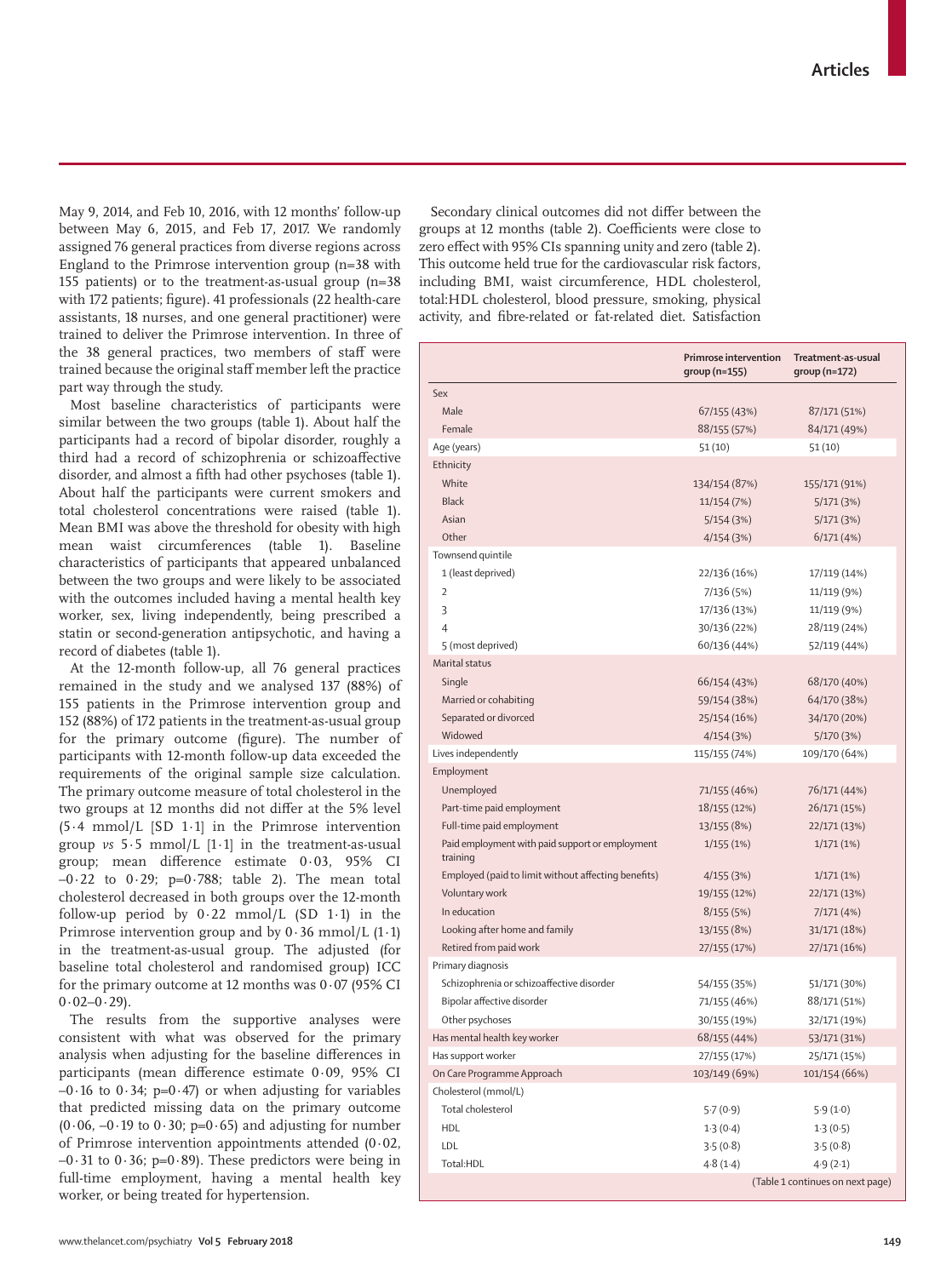|                                               | <b>Primrose intervention</b><br>group (n=155) | Treatment-as-usual<br>$group(n=172)$ |
|-----------------------------------------------|-----------------------------------------------|--------------------------------------|
| (Continued from previous page)                |                                               |                                      |
| Triglycerides (mmol/L)                        | 2.3(1.7)                                      | 2.3(1.3)                             |
| $HbA_{1c}$ (mmol/mol)                         | 41(11)                                        | 39(8)                                |
| Glucose (mmol/L)                              |                                               |                                      |
| Fasting                                       | 5.5(1.4)                                      | 5.5(0.8)                             |
| Non-fasting                                   | 6.1(1.3)                                      | 5.4(0.9)                             |
| Blood pressure (mm Hq)                        |                                               |                                      |
| Systolic                                      | 127 (17)                                      | 129 (19)                             |
| Diastolic                                     | 82(11)                                        | 82(11)                               |
| BM (kg/m <sup>2</sup> )                       | 32(6)                                         | 32(6)                                |
| Waist circumference (cm)                      | 107(16)                                       | 108(15)                              |
| <b>AUDIT</b> score                            | $2(0-7)$                                      | $3(0-7)$                             |
| History of heavy drinking                     | 35/155 (23%)                                  | 38/171 (22%)                         |
| Smoking status                                |                                               |                                      |
| Non-smoker                                    | 40/155 (26%)                                  | 47/171 (27%)                         |
| Ex-smoker                                     | 35/155 (23%)                                  | 44/171 (26%)                         |
| Current smoker                                | 80/155 (52%)                                  | 80/171 (47%)                         |
| Cigarettes smoked per day for current smokers | 20 (10-20)                                    | 15 (10-20)                           |
| ORISK2-2016                                   | $7.0(3.8-14.9)$                               | $8.1(3.5-14.2)$                      |
| Framingham                                    |                                               |                                      |
| Lipid                                         | $10.7(6.4-17.3)$                              | $10.5(6.0-18.9)$                     |
| BMI                                           | $11.9(6.9 - 20.6)$                            | $12.2(6.2 - 21.2)$                   |
| Primrose score                                |                                               |                                      |
| Lipid                                         | $3.7(2.4 - 7.0)$                              | $3.7(2.1-6.9)$                       |
| <b>BMI</b>                                    | $4.7(2.8-8.0)$                                | $4.8(2.5-7.5)$                       |
| <b>DINE</b> score                             |                                               |                                      |
| Fibre                                         | 29 (20-38)                                    | $32(23-41)$                          |
| Fat                                           | 29 (22-37)                                    | $31(22-40)$                          |
| Unsaturated fat                               | $9(8-10)$                                     | $9(9-11)$                            |
| IPAQ activity total MET (min)                 | 1386 (304-3564)                               | 1200 (396-3111)                      |
| Type 1 diabetes                               | 0                                             | 1/171(1%)                            |
| Type 2 diabetes                               | 22/155 (14%)                                  | 12/171 (7%)                          |
| Diagnosis of diabetes in past 5 years         | 19/155 (12%)                                  | 13/171 (8%)                          |
| Prescription                                  |                                               |                                      |
| Antihypertensive drug                         | 45/155 (29%)                                  | 48/171 (28%)                         |
| Statin                                        | 36/155 (23%)                                  | 27/171 (16%)                         |
| Diabetes drug                                 | 20/155 (13%)                                  | 13/171 (8%)                          |
| Antidepressant                                | 90/155 (58%)                                  | 92/171 (54%)                         |
| First-generation antipsychotic drug           | 21/155 (14%)                                  | 22/171 (13%)                         |
| Second-generation antipsychotic drug          | 83/155 (54%)                                  | 109/171 (64%)                        |
| QALYs (area under curve)                      |                                               |                                      |
| EQ-5D-5L                                      | 0.734(0.249)                                  | 0.775(0.209)                         |
| <b>WEMWBS</b> score                           | 42 (12)                                       | 43 (10)                              |
| <b>MMS</b>                                    |                                               |                                      |
| Psychiatric medication                        | $6(5-8)$                                      | $7(5-7)$                             |
|                                               |                                               |                                      |
| Cardiovascular disease prevention medication  | $7(6-8)$                                      | $7(6-8)$                             |

Data are n/N (%), mean (SD), or median (IQR). HbA<sub>1c</sub>=glycated haemoglobin. BMI=body-mass index. AUDIT=Alcohol Use Disorders Identification Test. DINE=Dietary Instrument for Nutrition Education. IPAQ=International Physical Activity Questionnaire. MET=metabolic equivalent of task. QALY=quality-adjusted life-year. EQ-5D-5L=five-level EuroQol five-dimensional. WEMWBS=Warwick–Edinburgh Mental Well-being Scale. MMS=Morisky Scale of Adherence.

*Table 1:* **Participant characteristics at baseline**

with primary care services on the client satisfaction scale was high in both groups, with no differences between the groups in terms of wellbeing on the Warwick–Edinburgh Mental Well-being Scale at 12 months (table 2). Adherence to medications for physical and psychiatric conditions, as recorded on the Morisky scales, was also similar in both groups (table 2). Among the 155 participants in the Primrose intervention group, attendance at appointments was fair with 72 (46%) attending six or more appointments, 36 (23%) attending two to five appointments, 15 (10%) attending one appointment, and 32 (21%) people attending no appointments.

Most research nurses who collected data correctly guessed the treatment allocation despite being masked of those participants who responded, the nurses correctly guessed the allocation of 108 (75%) of 144 in the Primrose group compared with 133 (82%) of 163 in the treatment-as-usual group.

30 serious adverse events were reported for 25 people (seven events for seven participants in the intervention group and 23 events for 18 participants in the control group). One death, three psychiatric hospital admissions, and three general hospital admissions were reported in the intervention group and three deaths, 11 psychiatric hospital admissions for nine people, seven general hospital admissions for six people, one admission to a crisis house, and one diagnosis of cancer were reported in the control group.

Total health-care costs were lower in the Primrose intervention group than the treatment-as-usual group (adjusted mean £1286 [SE 178] *vs* £2182 [328]; mean difference  $-\frac{1}{895}$ , 95% CI -1631 to -160; p=0.012), and there was a significant reduction in the number and cost of mental health inpatient stays in the intervention group compared with the control at 12 months (£157 [135] *vs* £956 [313];  $-\frac{1}{2}$ 799, -1480 to -117; p=0 $\cdot$ 018; appendix). In the Primrose group, more eligible people with severe mental illnesses were accessing services for smoking, weight reduction, and diabetes at months 6 and 12 than in the treatment-as-usual group, but relevant health-care promotion activities occurred in both groups (appendix).

Adjusting for baseline differences, the intervention group had a mean of 0·769 QALYs (95% CI 0·751 to 0·787) compared with a mean of 0·780 for treatment as usual (0·764 to 0·796), with a difference in QALYs of  $-0.011$  ( $-0.034$  to  $0.011$ ; p=0.41; appendix). The mean 12-month health-care cost per patient for the Primrose intervention (including intervention costs but excluding those participants who did not attend and training) was £2580 (SE 249; 95% CI 1899 to 3261) with a total mean cost of  $f$ 3404 (401; 2467 to 4340) for treatment as usual, with a cost difference of  $-\frac{1}{2}824$  (95% CI -568 to 1079; p=0·11) in favour of the Primrose group. Because the intervention had a lower mean cost per patient, but slightly fewer QALYs, there is a greater probability that the intervention is cost-effective at lower values of willingness to pay for a QALY gain, with an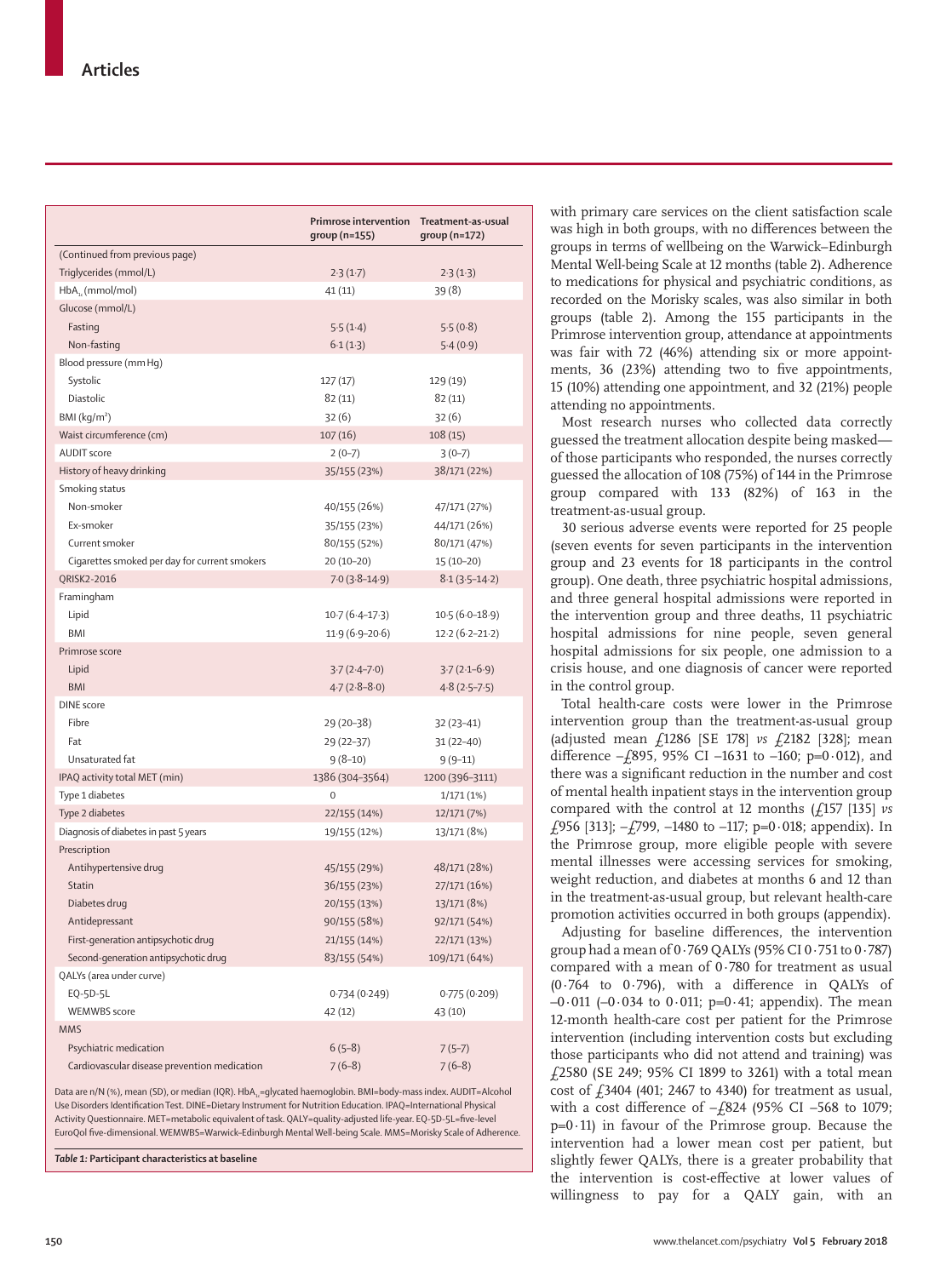89% probability it is cost-effective at a  $\text{\emph{f}}20\,000$  willingness to pay for a QALY gained and 98% at a  $f_0$  willingness to pay for a QALY gained (appendix).

A moderate level of adherence to the intervention manual (including use of behaviour change techniques) was achieved with 67.7% of all intervention components delivered to protocol. The mean percentage score for nurses (79 $\cdot$ 5% [SD 15 $\cdot$ 2]) was significantly higher than the mean percentage score for health-care assistants (64·3% [16·5]; *t*=2·23; p=0·037). Regarding statin prescriptions, few statins appeared to be initiated in either group by 12 months (table 2).

# **Discussion**

In this cluster randomised trial of the practitioner-led Primrose intervention, the primary outcome of total cholesterol concentration at 12 months did not differ between intervention and control groups in general practices in England. The manualised Primrose intervention was developed from the best published evidence, with a wide range in expert input, including service users with severe mental illnesses and health-care professionals. It incorporated behavioural scientific theory, and fidelity to the intervention manual was acceptable. However, evidence that statin initiation or adherence was addressed in either group was scarce.

The intervention was associated with fewer admissions for mental health in terms of adverse events, and this result was substantiated by the cost-effectiveness analysis, which revealed significantly lower costs for admissions for mental health and between an 89% and 98% probability that the Primrose intervention is cost-effective. A strength of this analysis is that the outcomes were collected from medical records with rare missing data. The probability that the Primrose intervention is cost-effective at 12 months was heavily dependent on the willingness to pay for a QALY gain, with low values of willingness to pay for a QALY gained having a higher probability of being cost-effective. Thus, the intervention is cost saving, but for fewer QALYs. Most of the cost savings were a result of a reduction in the cost of inpatient mental health care in the Primrose group. Whether the EuroQol five-dimensional questionnaire and QALYs are the correct denominator for a health prevention intervention can be questioned, particularly given that most interventions were designed to have an impact on cardiovascular health outcomes in the distant future.

For this pragmatic trial, we designed an intervention that aimed to reflect real-life clinical settings in which participants with severe mental illnesses present with multiple cardiovascular risk factors which require modification simultaneously, and in a collaborative manner between health-care professionals and patients. Choosing a single outcome measure in such circumstances is difficult, but because all our participants had raised total cholesterol concentrations, we chose difference in total cholesterol as the main outcome

measure. This outcome measure would not capture changes in smoking or blood pressure, but it might be affected by changes in diet, exercise, or weight, which were all goals in the intervention. However, no differences in cholesterol concentrations were seen between groups. Although we considered choosing a cardiovascular disease risk score as the main outcome (involving more component modifiable cardiovascular disease risk factors), these risk scores are not sensitive to change because they are affected so heavily by an individual's age and sex. There is no evidence that any other cardiovascular disease risk factors among our secondary outcomes differed between groups, so our choice of cholesterol as the primary outcome is unlikely to explain the absence of main effects in the Primrose intervention group.

Other limitations include the fact that only a few people with severe mental illnesses per practice participated, which could in part have been due to being invited to participate in a randomised controlled trial that involved having several blood tests, therefore uptake might be higher in clinical settings. The small number per practice

|                               | Primrose<br>intervention<br>$qroup(n=155)$ | Treatment-as-<br>usual group<br>$(n=172)$ | Mean difference<br>estimate (95% CI)* | p value |
|-------------------------------|--------------------------------------------|-------------------------------------------|---------------------------------------|---------|
| Cholesterol (mmol/L)          |                                            |                                           |                                       |         |
| Total                         | 5.4(1.1)                                   | 5.5(1.1)                                  | $0.03$ (-0.22 to 0.29)                | 0.788   |
| H <sub>DL</sub>               | 1.3(0.5)                                   | 1.3(0.4)                                  | $-0.01$ ( $-0.07$ to $0.05$ )         | 0.64    |
| LDL <sup>+</sup>              | 3.3(1.0)                                   | 3.3(0.9)                                  |                                       |         |
| Total:HDL                     | 4.5(1.4)                                   | 4.4(1.3)                                  | $0.13 (-0.16 \text{ to } 0.42)$       | 0.36    |
| $HbAv$ (mmol/mol)             | 41(11)                                     | 40(9)                                     | $0.14$ (-1.36 to 1.65)                | 0.85    |
| Blood pressure (mm Hq)        |                                            |                                           |                                       |         |
| Systolic                      | 125(16)                                    | 126(17)                                   | $-0.97$ ( $-4.34$ to $2.40$ )         | 0.57    |
| Diastolic                     | 80(10)                                     | 80(10)                                    | $0.56$ (-1.69 to 2.81)                | 0.63    |
| BMl (kg/m <sup>2</sup> )      | 32(7)                                      | 32(7)                                     | $-0.44$ ( $-1.18$ to $0.30$ )         | 0.24    |
| Waist circumference (cm)      | 106(16)                                    | 107(15)                                   | $-0.55$ ( $-2.33$ to 1.23)            | 0.55    |
| <b>AUDIT</b> score            | $2(0-5)$                                   | $3(0-7)$                                  | $-0.51$ ( $-1.45$ to $0.42$ )         | 0.28    |
| Smoking                       |                                            |                                           |                                       |         |
| Current smoker                | 62/134 (46%)                               | 68/155 (44%)                              | 0.79 (0.36 to 1.70)*                  | 0.54    |
| QRISK2-2016                   | $7.6(3.7-14.5)$                            | $8.5(3.6-12.9)$                           | 0.46 (-0.49 to 1.41)                  | 0.35    |
| Framingham                    |                                            |                                           |                                       |         |
| Lipid                         | $9.4(5.9-16.8)$                            | $9.9(5.4 - 16.7)$                         | 0.40 (-0.98 to 1.77)                  | 0.57    |
| <b>BMI</b>                    | $9.9(6.8-19.3)$                            | $12.5(6.8-20.0)$                          | $-0.39$ ( $-2.03$ to $1.26$ )         | 0.65    |
| Primrose score                |                                            |                                           |                                       |         |
| Lipid                         | $3.5(2.3-6.9)$                             | $3.8(1.9-6.9)$                            | $-0.42$ ( $-1.35$ to $0.51$ )         | 0.38    |
| <b>BMI</b>                    | $4.3(2.7-7.6)$                             | $4.5(2.7 - 8.4)$                          | $-0.80$ ( $-2.06$ to $0.46$ )         | 0.21    |
| <b>DINE</b> score             |                                            |                                           |                                       |         |
| Fibre                         | 30 (22-37)                                 | $31(23 - 40)$                             | $-0.32$ ( $-2.79$ to $2.14$ )         | 0.80    |
| Fat                           | $30(23 - 35)$                              | 29 (22-37)                                | $0.04 (-1.95 to 2.02)$                | 0.97    |
| Unsaturated fat               | $9(8-11)$                                  | $9(8-11)$                                 | $0.06$ (-0.32 to 0.44)                | 0.75    |
| IPAQ activity total MET (min) | 1386<br>$(462 - 4239)$                     | 1371<br>$(438 - 4158)$                    | $-139.6$<br>(-1323.9 to 1044.7)       | 0.82    |
| Type 1 diabetes‡              | $\Omega$                                   | 1/163(1%)                                 |                                       |         |
| Type 2 diabetes‡              | 24/144 (17%)                               | 14/163 (9%)                               |                                       |         |
|                               |                                            |                                           | (Table 2 continues on next page)      |         |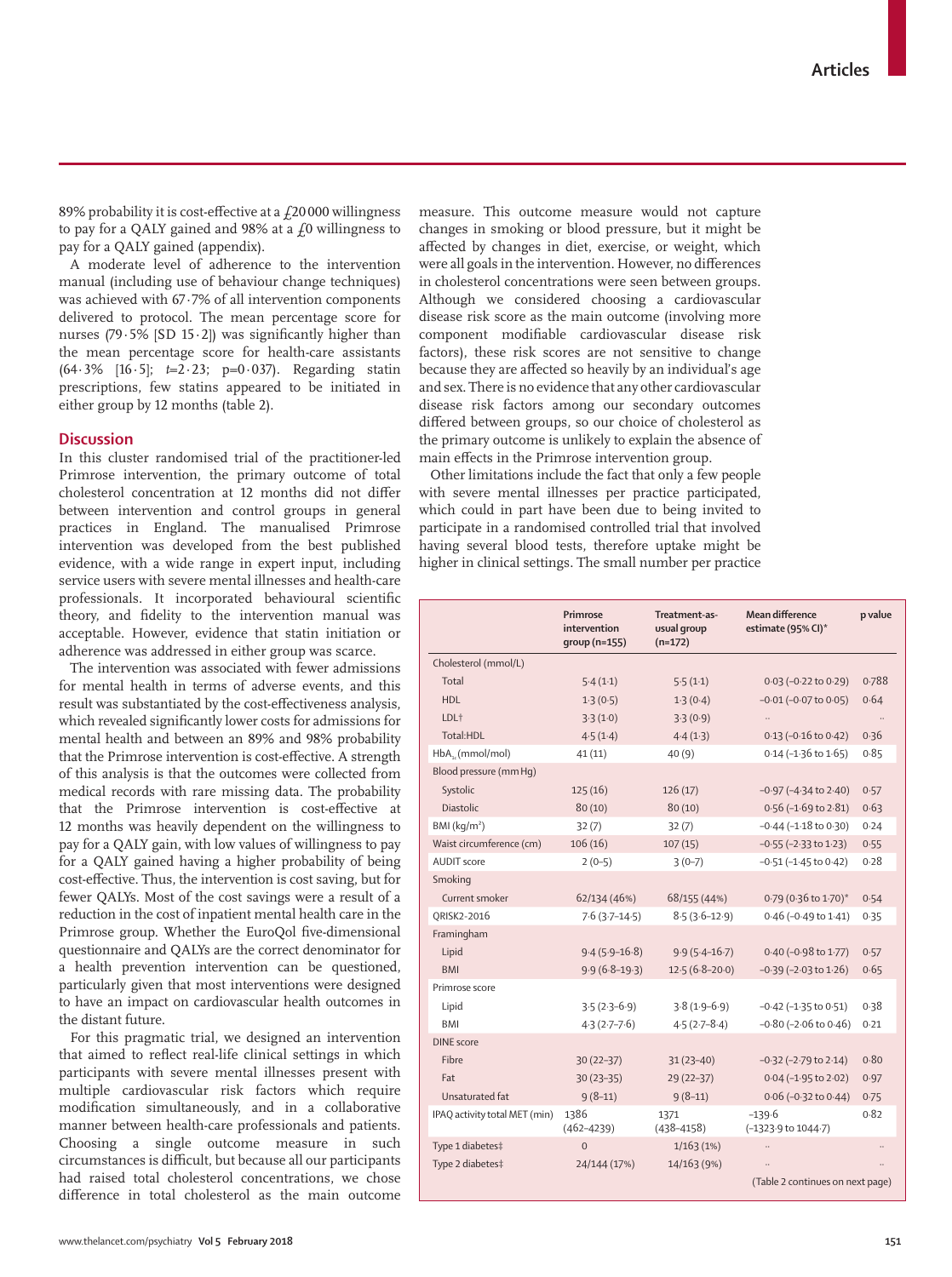|                                          | Primrose<br>intervention<br>qroup (n=155) | Treatment-as-<br>usual group<br>$(n=172)$ | Mean difference<br>estimate (95% CI)*    | p value |  |
|------------------------------------------|-------------------------------------------|-------------------------------------------|------------------------------------------|---------|--|
| (Continued from previous page)           |                                           |                                           |                                          |         |  |
| Prescription                             |                                           |                                           |                                          |         |  |
| Antihypertensive drug‡                   | 41/144 (28%)                              | 44/163 (27%)                              |                                          |         |  |
| Statin                                   | 38/144 (26%)                              | 31/163 (19%)                              | 1.11 (0.50 to 2.49)*                     | 0.80    |  |
| Newly prescribed statin at<br>12 months  | 9/144(6%)                                 | 10/163 (6%)                               | 1.01 (0.38 to 2.71)*                     | 0.99    |  |
| Diabetes drug#                           | 22/144 (15%)                              | 15/163 (9%)                               |                                          |         |  |
| Antidepressant‡                          | 85/144 (59%)                              | 83/163 (51%)                              |                                          |         |  |
| First-generation<br>antipsychotic drug‡  | 29/144 (20%)                              | 21/163 (13%)                              |                                          |         |  |
| Second-generation<br>antipsychotic drug‡ | 77/144 (53%)                              | 96/163 (59%)                              |                                          |         |  |
| QALYs (area under curve)                 |                                           |                                           |                                          |         |  |
| EQ-5D-5L                                 | 0.775(0.232)                              | 0.782(0.227)                              | $-0.011$<br>$(-0.034 \text{ to } 0.011)$ | 0.41    |  |
| <b>WEMWBS</b> score                      | 43(12)                                    | 45(10)                                    | $-1.53$ ( $-3.52$ to 0.45)               | 0.13    |  |
| <b>MMS</b>                               |                                           |                                           |                                          |         |  |
| Psychiatric medication                   | $7(5-8)$                                  | $7(5-8)$                                  | 0.14 (-0.23 to 0.52)                     | 0.46    |  |
| Cardiovascular disease<br>medication     | $7(5-8)$                                  | $7(6-8)$                                  | $0.25 (-0.33$ to $0.83$ )                | 0.40    |  |
| $CSO-8$                                  | $27(24-31)$                               | $27(24-31)$                               | $0.31 (-0.83$ to $1.45)$                 | 0.59    |  |

Data are mean (SD), n/N (%), or median (IQR). All results were adjusted for baseline values apart from CSQ-8, which was only collected at the 12-month follow up. HbA<sub>1c</sub>=glycated haemoglobin. BMI=body-mass index. AUDIT=Alcohol Use Disorders Identification Test. DINE=Dietary Instrument for Nutrition Education. IPAQ=International Physical Activity Questionnaire. MET=metabolic equivalent of task. QALY=quality-adjusted life-year. EQ-5D-5L=five-level EuroQol five-dimensional. WEMWBS=Warwick–Edinburgh Mental Well-being Scale. MMS=Morisky Scale of Adherence. CSQ-8=Client Satisfaction Questionnaire-8 items. \*Odds ratio as indicated. †Analysis not done because of large amount of missing data (data available for 153 [47%] of 326 participants). ‡For descriptive analysis.

*Table 2:* **Outcomes at 12 months' follow-up**

could have implications for scalability; however, as the number was smaller, it was feasible for practice nurses or health-care assistants to integrate into their normal clinical workload, and arguably a higher number of patients might have made the delivery of the intervention less feasible. If the number of patients with severe mental illnesses within a practice were small, a service could be offered by a single nurse to a cluster of practices, making the delivery of training and case-load more cost-effective.

Another limitation was that the intervention did not target psychotropic medication management, which can have an effect on obesity and metabolic parameters for people with severe mental illnesses. The ICC for the primary outcome was high between practices, indicating that effects differed more than we expected between individual general practices (the clusters). This large practice effect might indicate that the intervention was delivered variably by different professionals in different settings, which is supported by the differences we observed in fidelity scores between nurses and health-care assistants.

The economic findings were particularly caused by a reduction in admissions for mental health at 12 months in the Primrose group. We cannot rule out the possibility that this reduction occurred by chance.

The participants and practices that agreed to take part in the Primrose trial might not be representative of the wider populations with severe mental illnesses and raised cardiovascular disease risk factors because they could have been more motivated to address their physical health. We compared our trial participants to a sample of 38824 patients with severe mental illnesses from 430 general practices in England used in our previous work.12 The characteristics were similar in terms of age (51 years in this trial *vs* 49·5 years in our previous study) and sex (male participants accounted for 47% in both samples), with a slightly higher mean BMI (32 kg/m<sup>2</sup> *vs*) 28 kg/m²) and total cholesterol (5·8 mmol/L *vs* 5·5 mmol/L) in this trial. This outcome is probably due to our trial inclusion criteria targeting participants with raised cardiovascular disease risk factors. Both studies had the same HDL cholesterol concentration (1·3 mmol/L) and number of current smokers (49%). Our trial sample also had higher deprivation (participants living in the most deprived areas was 44% *vs* 23%), which could have been due to us targeting general practices with larger severe mental illnesses lists in urban areas. However, a strength of our study was the geographical spread of recruited general practices that included both rural and urban practices across the north and south of England.

Our inclusion criteria for people with severe mental illnesses included those individuals with schizophrenia, bipolar, and other psychoses; however, we did not include broader definitions of severe mental illnesses—eg, personality disorder.21 Therefore, the findings of our study might not apply to people outside our definition of severe mental illnesses.

The practices randomised to the treatment-as-usual group could have provided much better health care to their severe mental illnesses participants than would have been observed in routine practices outside a trial environment, partly because they were practices with an interest in research and an interest in severe mental illnesses and cardiovascular disease, but also because they were aware that their patients with raised cardiovascular disease risk factors would not receive the Primrose intervention when they were allocated to treatment as usual. The economic analysis confirmed that relevant cardiovascular disease health promotion activities were accessed in both groups during the duration of the trial. The high levels of satisfaction in both groups (27/32 on the Client Satisfaction Questionnaire-8 items) might also reflect good health care being provided in both groups. The mean total cholesterol concentrations did decrease in both groups of the trial over the 12 months of follow-up.

Although the Primrose intervention seemed acceptable to participants and to general practices, we cannot recommend it over treatment as usual in England in terms of improving medical outcomes. However, it did result in cost savings and reduced admissions, a finding worthy of further exploration.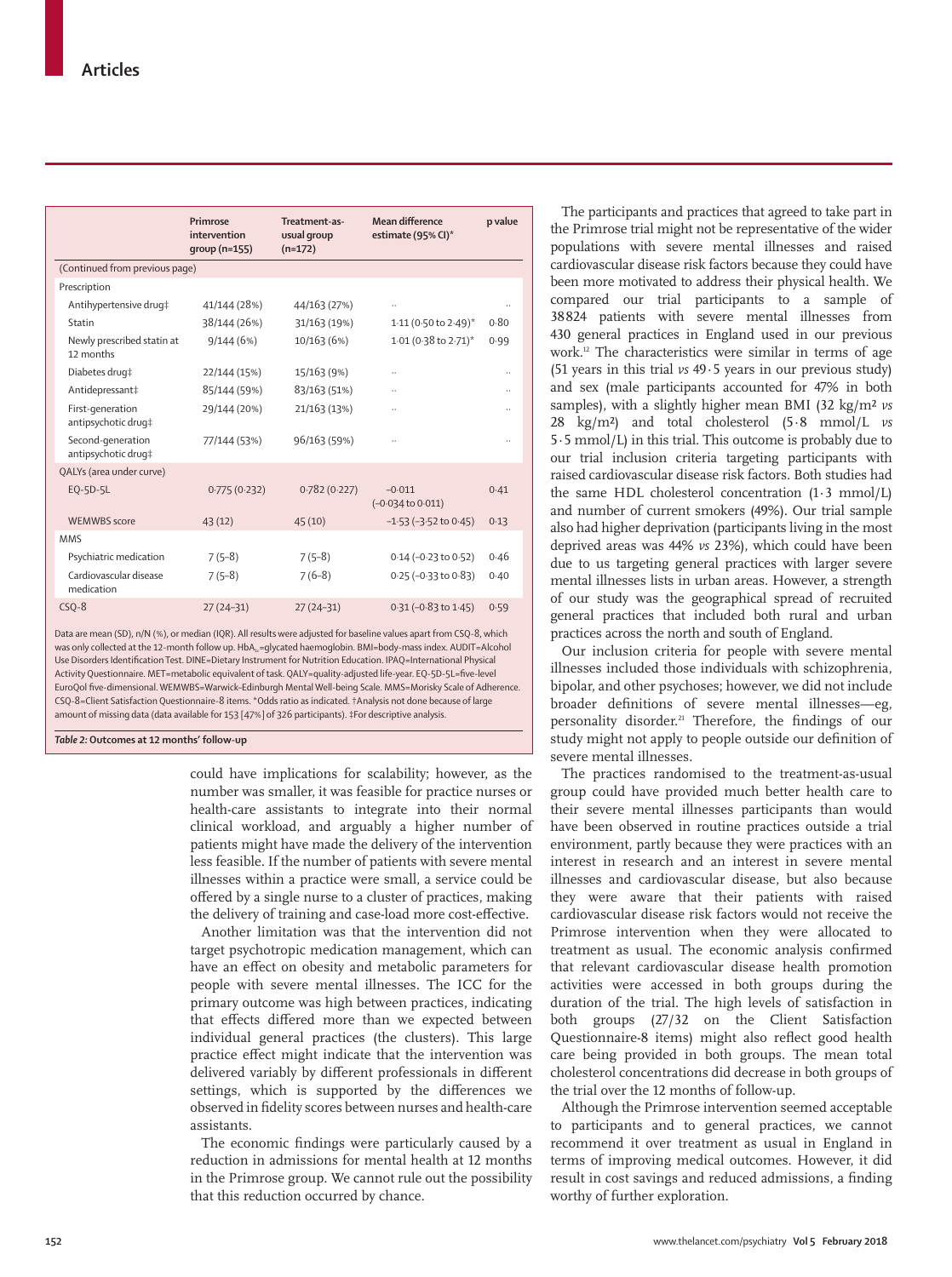The mortality gap between people with and without severe mental illnesses continues to widen in UK general practices,<sup>2</sup> so it is essential that treatment as usual continues to incorporate all of the evidence-based interventions for cardiovascular disease prevention in an integrated way, which has the best chance of reducing the main excessive risk factors in people with severe mental illnesses. These risks include high rates of smoking, which can be amenable to targeted cessation support, $22$  obesity, which can be managed with pharmacological and behavioural techniques,<sup>23</sup> and prescribing statins, which we have previously shown to reduce cholesterol concentrations in people with severe mental illnesses with effects comparable to the general population.<sup>6</sup>

All participants in both groups of the Primrose trial received screening for cardiovascular disease risk factors and feedback before being randomly assigned, which is not observed for everyone in routine general practice care.24 It is important that cardiovascular disease screening is maintained as policy in routine primary care for people with severe mental illnesses, since the application of risk scores and then prescribing statins could well be cost-effective in the short term and long term in severe mental illnesses.7 The findings from the Primrose trial mirror findings from an individualised randomised controlled trial<sup>25</sup> in the USA of tailored cardiovascular disease care delivered in a behavioural health home in an urban psychiatric centre, which compared 447 outpatients with severe mental illnesses and cardiovascular disease risk factors. Although health-care quality improved in the integrated behavioural health home, the results did not translate into improved medical outcomes for the people with severe mental illnesses, over and above usual care. An accompanying editorial<sup>26</sup> argued that these integrated care models contain crucial elements of physical health care, but that they might struggle to show benefits in trial settings for medical outcomes, given the heterogeneous nature of the target population, as well as their varied risk factor profiles. Additionally, the study authors note that, as in our trial, screening and feedback in their treatment-as-usual group could have been enough to improve outcomes in the usual care group. Large-scale observational studies, with routine data from both primary and secondary care settings, might be better suited than trials to evaluate whether evidence-based screening and interventions are being delivered to people with severe mental illnesses, and ultimately whether these interventions are decreasing the cardiovascular disease mortality gap in this group of people.

In summary, the more intense behavioural intervention of Primrose was not more effective than treatment as usual in primary care, in which treatment as usual involved active screening and feedback to people with raised cardiovascular risk factors. The intervention was well attended and costs seemed to be reduced and psychiatric hospital admissions were reduced in the Primrose group. The absence of effectiveness in our primary outcome might be explained by the infrequent prioritisation of statins in both trial groups.

#### **Contributors**

DO was the chief investigator, wrote the final manuscript, and designed the study with all authors contributing to study design and intervention development. KW was the deputy chief investigator. AB did the literature search, managed trial set up and the running of the trial, and produced the CONSORT diagram. RHu did the economic evaluation and wrote the supplementary health economics material. LM and RO analysed the data and produced the data tables. LA led the design of the literature review and fidelity assessment supervised by SMi. SH coordinated the trial and did the fidelity analysis. SMo supervised the design of the economic evaluation. RO designed the statistical analysis plan and co-authored it with LM and RHu. IN, KW, LM, MK, and RO through the PRIMENT Clinical Trials Unit were involved in the trial design, operational overview of the running of the trial, and the final analysis and interpretation of the findings. DO, KW, MK, RHo, SMi, IN, RP, TB, TC, and HG all provided clinical and trial expertise to the study design. LM, RO, RHu, SMo, RB, RM, and IP all provided statistical expertise to the study design. VP coordinated patient and public involvement into the design and delivery of the study. All authors reviewed and interpreted the results and edited the manuscript.

#### **Declaration of interests**

TB reports personal fees from Janssen, Sunovion, Newron Pharmaceuticals, and Otsuka/Lundbeck, outside the submitted work. RHo reports personal fees from Eli Lilly, Janssen, Lundbeck, Sunovion, Sanofi, Novo Nordisk, and Otsuka, as well as non-financial support from Boehringer Ingelheim and Novo Nordisk, outside the submitted work. All other authors declare no competing interests.

#### **Acknowledgments**

This paper summarises independent research funded by the National Institute for Health Research (NIHR) under its Programme Grants for Applied Research scheme (grant reference number RP-PG-0609-10156). The views expressed are those of the authors and not necessarily those of the sponsor, the National Health Service (NHS), the NIHR, or the Department of Health. DO and RO are supported by the University College London Hospitals NIHR Biomedical Research Centre and DO was also in part supported by the NIHR Collaboration for Leadership in Applied Health Research and Care North Thames at Bart's Health NHS Trust. We would like to thank all Clinical Research Network research nurses, practice staff, and service users who took part in this study and our Lived Experience Advisory Panel of mental health service users and carers who provided expertise from experience throughout, including the design of the intervention, training of practice nurses, and review of findings. We would also like to thank Sheila Hardy and Vanessa Robinson for their input into the design of the intervention manual and training programme, and for delivering the training alongside members of the research team.

#### **References**

- 1 Osborn DJ, Levy G, Nazareth I, Petersen I, Islam A, King MB. Relative risk of cardiovascular and cancer mortality in people with severe mental illness from the United Kingdom's general practice research database. *Arch Gen Psychiatry* 2007; **64:** 242–49.
- Hayes JF, Marston L, Walters K, King MB, Osborn DPJ. Mortality gap for people with bipolar disorder and schizophrenia: UK-based cohort study 2000–2014. *Br J Psychiatry* 2017; **211:** 175–81.
- Olfson M, Gerhard T, Huang C, et al. Premature mortality among adults with schizophrenia in the United States. *JAMA Psychiatry* 2015; **72:** 1172–81.
- 4 McGinty R, Baller J, Azrin S, Juliano-Bult D, Daumit G. Interventions to address medical conditions and health-risk behaviors among persons with serious mental illness: a comprehensive review. *Schizophr Bull* 2016; **42:** 96–124.
- 5 Gierisch JM, Nieuwsma JA, Bradford DW, et al. Interventions to improve cardiovascular risk factors in people with serious mental illness. Rockville, MD: Agency for Healthcare Research and Quality, 2013.